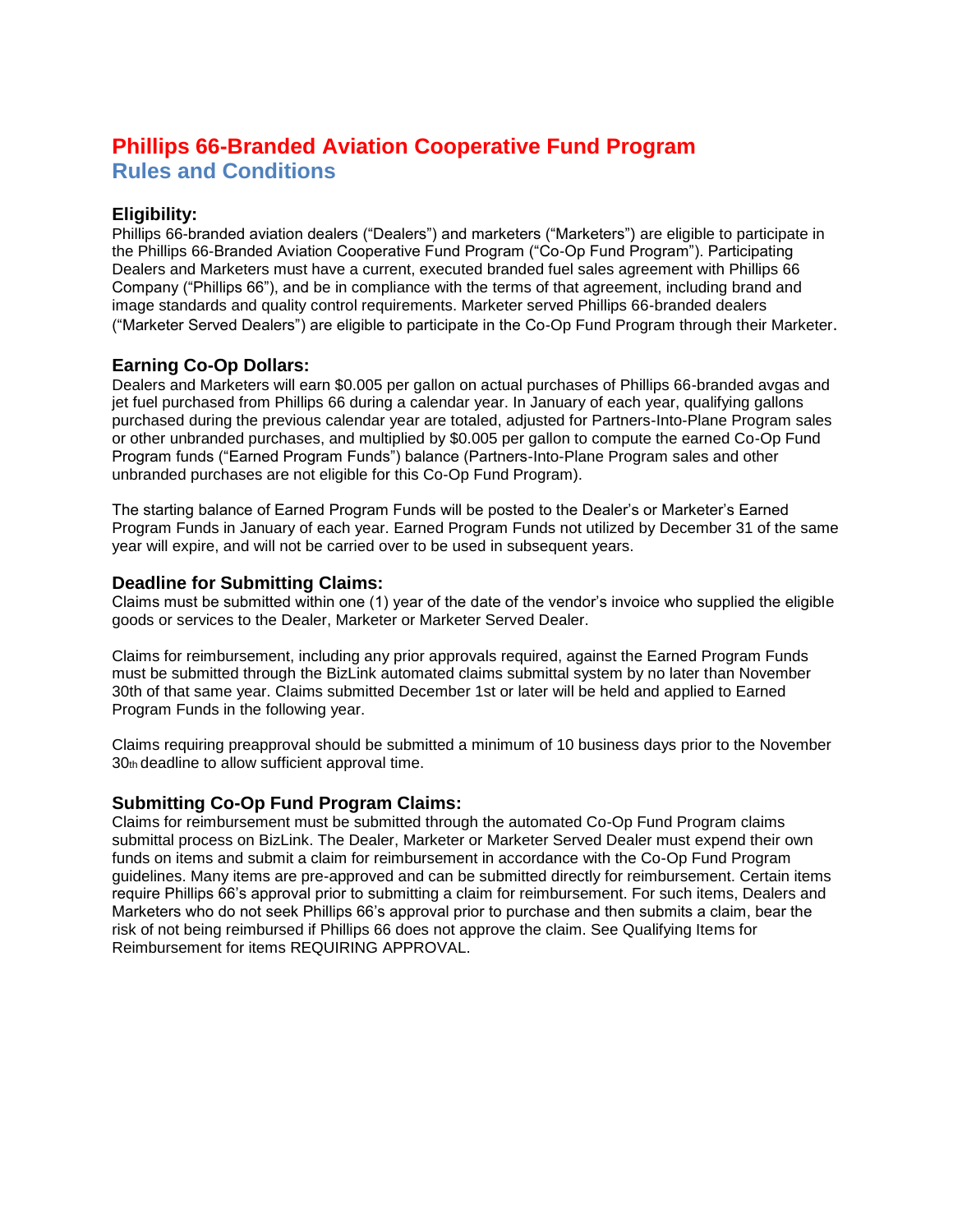#### **Reimbursement:**

Phillips 66 will reimburse the Dealer or Marketer, on behalf of itself and its Marketer Served Dealers, fiftypercent (50%) of the approved vendor invoice amount. Once submitted and approved by Phillips 66, reimbursements will be made via electronic funds transfer ("EFT") to the Dealer's or Marketer's bank account within approximately thirty (30) days following the approval of the claim by Phillips 66.

If Earned Program Funds are not available to cover a claim, the unpaid portion will be placed in pending status until Earned Program Funds are available. All submitted claims are eligible for reimbursement for two (2) years from submittal date. An approved and pending claim that exists longer than two (2) years without Earned Program Funds to reimburse the Dealer or Marketer will expire.

Dealer's or Marketer's Earned Program Funds balance, claim status (approved, rejected, pending, partial payment, etc.), and records of past claims may be viewed on BizLink.

### **FTC Guideline Requirements**:

Dealers and Marketers, on behalf of itself and its Marketer Served Dealers, accrue funds based on purchases of aviation jet fuel and avgas directly from Phillips 66 and can monitor their Earned Program Funds balance via BizLink. By participating in the Co-Op Fund Program, Marketers agree that each of their dealers may participate in the Co-Op Fund Program, and will inform each of their dealers of the amount of Co-Op Fund Program funds earned by that dealer in the preceding year.

If a Marketer Served Dealer does not elect to take part in the Co-Op Fund Program or desires to pool its Earned Program Funds with its Marketer's Earned Program Funds, Marketer must obtain a signed letter from their dealer assigning its rights to the Earned Program Funds to its Marketer. This letter of assignment will be submitted to Phillips 66 upon request.

If a Marketer Served Dealer elects to take part in the Co-Op Fund Program, Marketer, on behalf of its dealer, will submit to Phillips 66 the claim for reimbursement and retain all required documents of the items claimed by the dealer. Marketer will reimburse its dealer for the claim, up to the total of each dealer's Earned Program Funds.

When reimbursement is other than the amount claimed, the reason(s) will be supplied by Phillips 66 (i.e. pending status, non-qualifying item).

Phillips 66 reserves the right to audit Dealer's and Marketer's Co-Op Fund Program records. Failure to grant or gain such permission will relieve Phillips 66 of any obligation to honor such claims.

### **Transfer of Co-Op Program Funds from One Entity to Another:**

#### Dealer or Marketer Sale:

In the event of the sale of a Dealer or Marketer, and Phillips 66 agrees to the assignment of the existing contract with Phillips 66, the Dealer's or Marketer's Earned Program Funds will transfer to the new entity. If a new contract is executed between the new entity and Phillips 66, there will be no transfer of Earned Program Funds from the sold entity to the new entity unless expressly agreed to in the new contract between the new entity and Phillips 66.